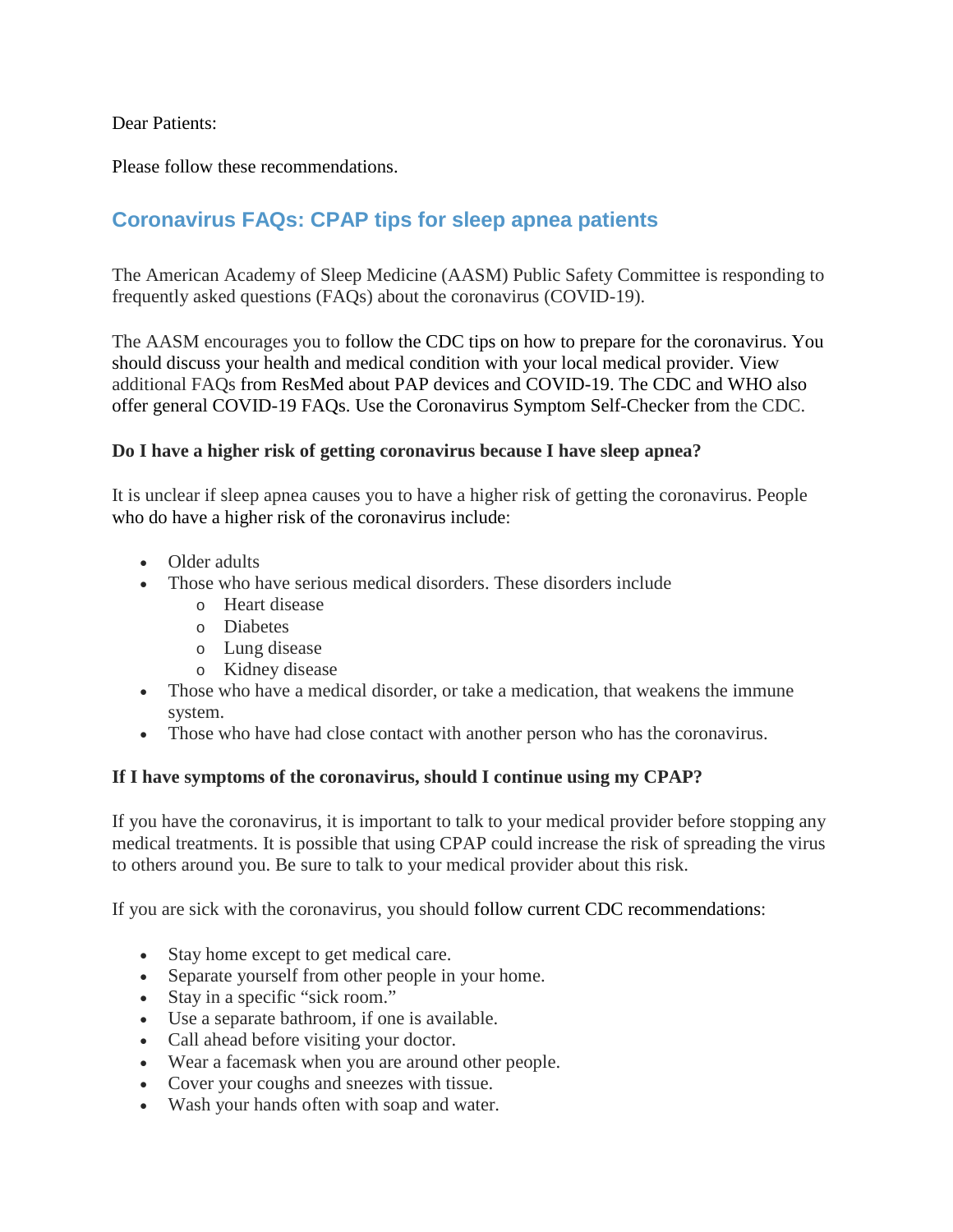- Avoid sharing dishes, glasses or utensils with others.
- Clean and disinfect frequently touched surfaces in your "sick room" every day.
- Seek medical care if your illness gets worse. (But call your doctor first.)

# **If I have the coronavirus, will my CPAP be helpful for my breathing? Or could CPAP cause the coronavirus to get worse?**

It is unclear whether CPAP could make the coronavirus worse. But using CPAP could increase the risk of spreading the virus to others around you. Talk to your medical provider about your treatment options for sleep apnea.

## **If I have the coronavirus, how should I clean and disinfect my CPAP mask and hose?**

The CDC recommends that you should clean and disinfect your medical equipment according to the manufacturer's instructions. The directions for CPAP masks and hoses normally include regular cleaning with soap and water. It is unclear if extra CPAP cleaning is needed due to the coronavirus.

The CDC also recommends that you clean and disinfect frequently touched surfaces in your household. This includes door knobs, light switches and handles. Learn more from the CDC about how to [clean and disinfect your household.](https://www.cdc.gov/coronavirus/2019-ncov/prepare/cleaning-disinfection.html)

## **Distilled water is unavailable in my area. What should I use in my CPAP humidifier?**

According to [ResMed,](https://www.resmed.com/en-us/covid-19/) "\*optimal\* humidifier performance requires distilled water. That's because most or all of its minerals have been removed, preventing mineral buildup in the humidifier tub. That said, tap or bottled water may also be used. It will not harm the device or pose a risk to patients. It will, however, require more rigorous humidifier cleaning to prevent excess mineral buildup in the tub."

# **[How to clean your CPAP equipment](https://www.resmed.com/en-us/sleep-apnea/cpap-parts-support/cleaning-cpap-equipment/) (ResMed)**

Time it takes: 5 minutes Supplies you'll need for cleaning:

A sink or tub

Warm, drinking-quality water (86°F/30°C)

Mild soap

A clean towel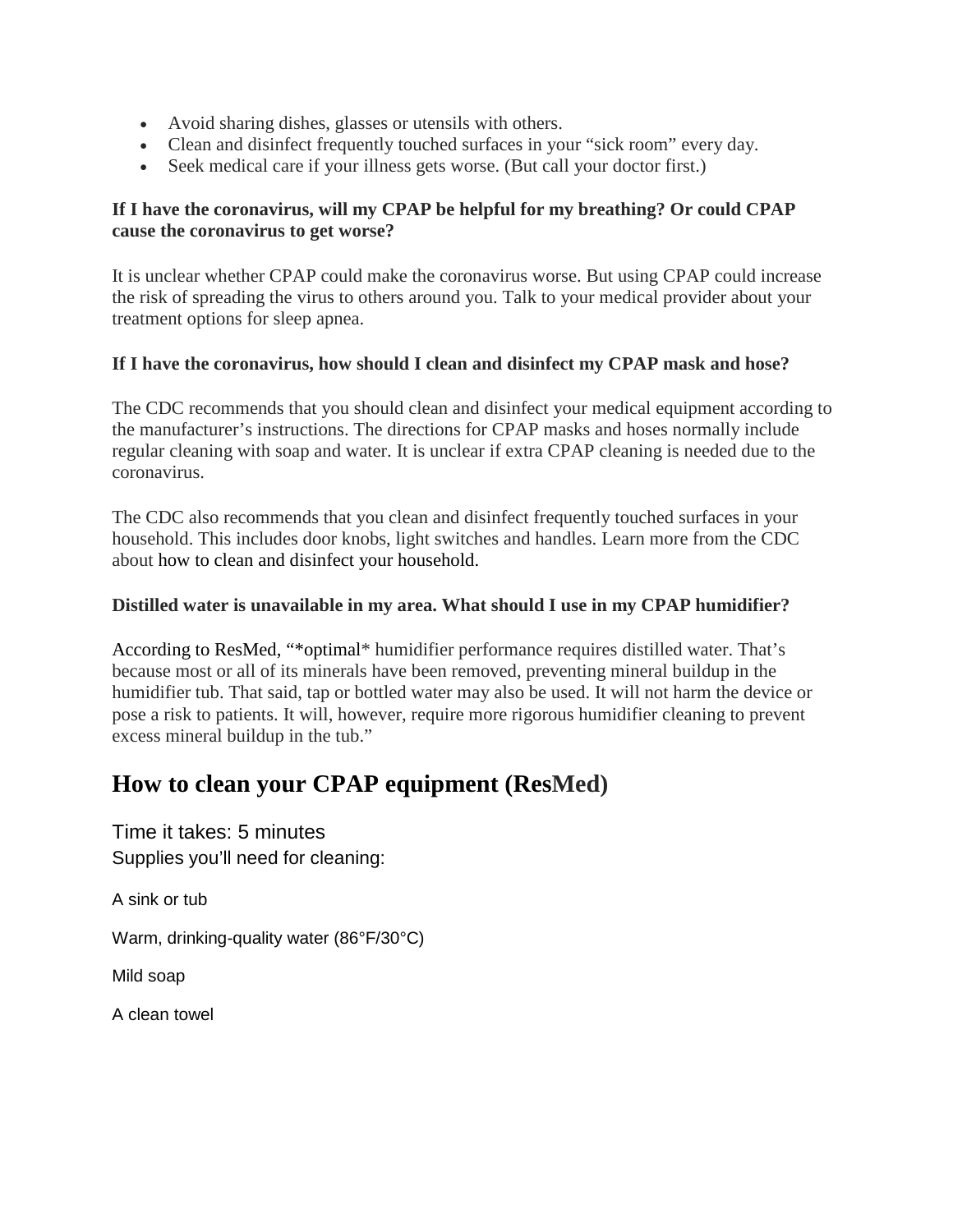# **Cleaning your CPAP mask cushion, frame & headgear**

- AirFit series, Swift, Mirage, Quattro and Pixi masks
- AirTouch F20 cushion

# *Daily cleaning tips:*

- 1. Unplug your CPAP machine from the power source.
- 2. Disconnect the mask and air tubing from the CPAP machine.
- 3. Disassemble your mask into 3 parts (headgear, cushion and frame).
- 4. In a sink or tub, clean your mask cushion and headgear to remove any oils. Gently rub with soap and warm, drinking-quality water. Avoid using stronger cleaning products, including dish detergents, as they may damage the mask or leave harmful residue.
- 5. Rinse again thoroughly with warm, drinking-quality water.
- 6. Place the cushion and frame on a flat surface, on top of a towel, to dry. Avoid placing them in direct sunlight.

# **Air tubing cleaning tips**

- ClimateLineAir™ heated tube, SlimLine™, HumdiAir™ heated humidifier and standard tubing *Daily cleaning tips:*
	- 1. Unplug your CPAP machine from the power source.
	- 2. Disconnect the air tubing/hose from your mask and CPAP machine.
	- 3. In a sink or tub, rinse the inside and outside of the air tubing with mild soap and warm, drinking-quality water. Avoid using stronger cleaning products, including dish detergents, as they may damage the air tubing or leave harmful residue.
	- 4. Rinse again thoroughly with warm, drinking-quality water.
	- 5. Place the air tubing on a flat surface, on top of a towel, to dry. Avoid placing in direct sunlight.

# **Humidifier tub cleaning tips**

# *Daily cleaning tips:*

- 1. Unplug your CPAP machine from the power source.
- 2. Disconnect the humidifier tub from the CPAP machine.
- 3. In a sink or tub, rinse the humidifier tub with mild soap and warm, drinking-quality water. Avoid using stronger cleaning products, including dish detergents, as they may damage the humidifier tub or leave harmful residue.
- 4. Rinse again thoroughly with warm, drinking-quality water.
- 5. Place the humidifier tub on a flat surface, on top of a towel, to dry. Avoid placing in direct sunlight.
- 6. The humidifier tub should always be clean, clear and free of discoloration.

7.